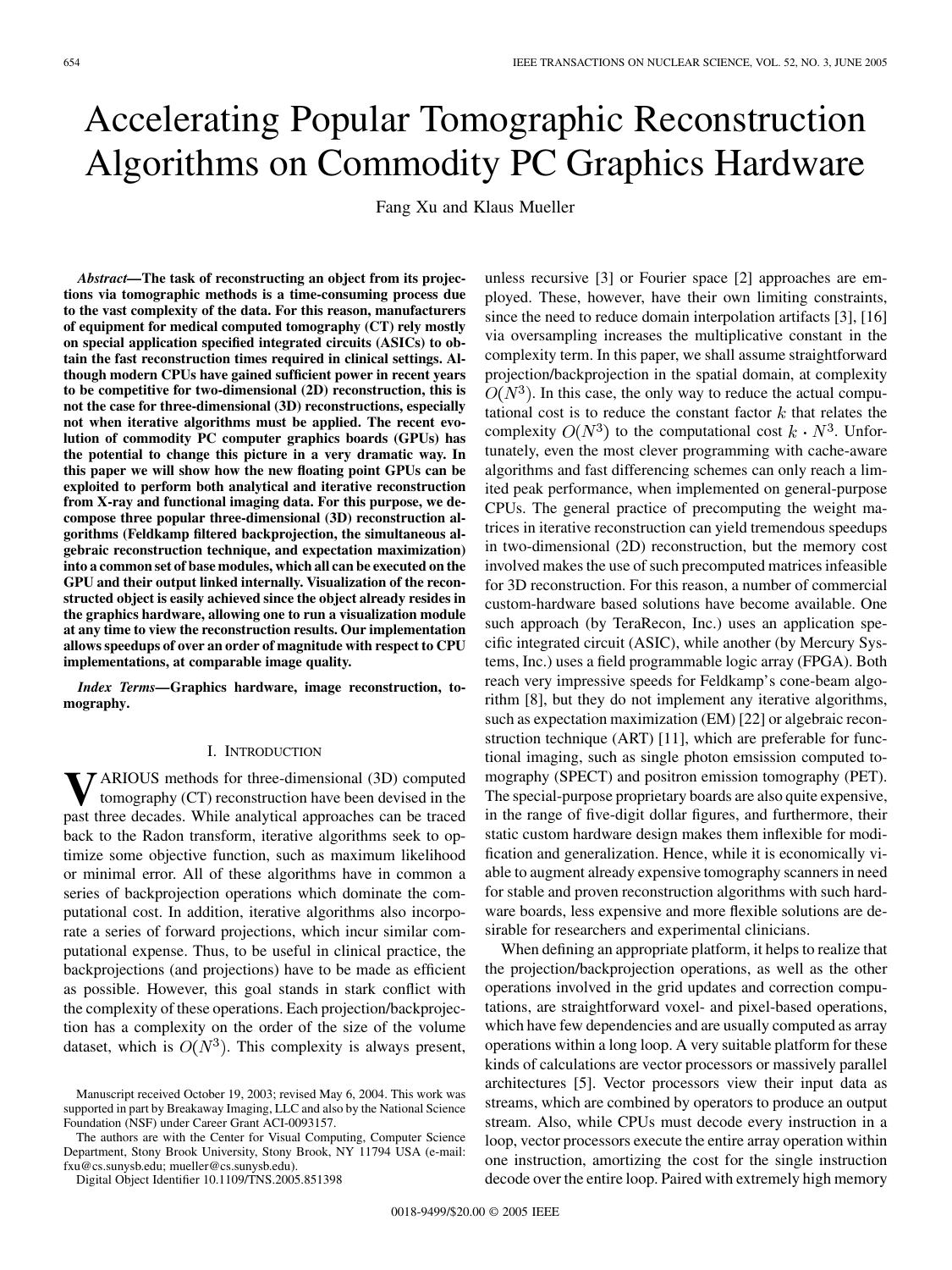bandwidth, programmable vector processors can accomplish array-based computations at impressive speeds. Unfortunately, vector processors, such as the Cray supercomputer family, are expensive machines and very few people have access to them. An exciting new development in this regard is the emergence of a mainstream computing platform that bears many features of vector processors—graphics processors (GPUs). Graphics applications fit the same instruction multiple data (SIMD) programming model of vector processors well. They typically consist of largely independent compute and data-intensive operations—the screen rasterization of large numbers of texture-mapped polygons—which expose both small-grain (per-polygon calculations) and large-grain (per-polygon list calculations) parallelism. Graphics-heavy applications, such as computer games or engineering design, require ever-increasing complex scenes to be rendered at rates of 30 frames per second, and these large consumer-driven demands have led to an unparalleled growth in the development of platforms that can satisfy these needs. The development of graphics hardware grows so fast that the chip performance doubles every six months, tripling Moore's law. These GPU boards, such as the NVidia FX 5900 or the ATI Radeon 9800, gain their speed by devoting significantly more chip real estate to the computational engine than a general-purpose CPU, such as the Intel Pentium Processor. They implement what is referred to as a stream processor, which has become a widely researched computing paradigm for high-performance computing [[13\]](#page-9-0). By casting the projection/backprojection operations as well as all other CT calculations in terms of stream operations (or *fragment rasterization* operations, in graphics parlance), we can exploit these affordable mainstream architectures to achieve rapid CT.

This paper will outline how the most popular CT algorithms, such as filtered backprojection, algebraic methods, and EM methods, can be mapped onto GPU architectures for unprecedented speeds, yet without significant loss in accuracy. In Section II, we will first discuss previous work in this area, and in Section III we explain the general workings of a graphics pipeline. Sections IV and V will give the theoretical and practical implementation details, respectively, of our approach. In Section VI, we present results, while Section VII offers final conclusions as well as an outlook onto the work ahead.

### II. PREVIOUS WORK AND IMPACT

During the 1990s, only midrange workstations, such as the SGI Octane or Onyx, which were available at a cost of over \$20,000, had the level of graphics hardware necessary for CT reconstruction. The first works that sought to exploit this hardware for the acceleration of CT was by Cabral, Cam, and Foran [\[6](#page-9-0)], who implemented an analytical Feldkamp-type algorithm, and Mueller and Yagel [\[18](#page-9-0)], who described the implementation of an iterative method—the simultaneous algebraic reconstruction technique (SART) [\[1](#page-9-0)]. With the emergence of low-cost PC-based graphics hardware of similar capabilities than that of the SGI, more recent work by Chidlow and Möller [[7\]](#page-9-0) focused on this platform. Using a NVidia GeForce 4, these authors implemented another iterative algorithm—the maximum-likelihood expectation maximization method (ML-EM) [\[22](#page-9-0)], and its

faster cousin, ordered-subsets EM (OS-EM) [\[12](#page-9-0)]. However, all of the above approaches suffered from the circumstance that the graphics hardware they employed only had integer-arithmetic at 8-bit precision (PC) or 12-bit precision (SGI). This severely limited their accuracy and performance. With integer arithmetic at this precision, one cannot perform the accumulation operations of the projection and backprojections in hardware. Also, the short precision limits the accuracy of the (sometimes small) grid corrections in iterative algorithms. For this reason, the accumulation operations had to be performed outside the GPU, on the CPU, which involved expensive data transfers between these two entities. A (virtual) 16-bit extension of the precision could be achieved by splitting high-precision calculations among two of the four color channels (red, green, blue, and alpha). A similar mechanism could also be employed to facilitate a subset of the accumulations (16 for a 4-bit virtual extension) in hardware. Although quite effective, this mechanism was only partially accurate since it dropped the lower 8 bits of the high-end channel. Fig. 7(b) shows a reconstruction of the Shepp–Logan brain phantom that was obtained using the hardware-accelerated SART algorithm. Although the result is clearly not satisfactory for the 0.5% contrast shown, reconstructions for higher contrasts (1% or 2%) were quite acceptable, and impressive speedups in the range of 35–68 could be obtained, when compared with a CPU-based method (see [[18\]](#page-9-0) for more detail).

A further limitation of these older generations of graphics hardware was their lack of programmability. For example, divisions are necessary for the normalization step in the iterative algorithms but were not supported on these older platforms. The major leap forward made by new generations of GPUs is the fact that they offer programmability at floating point precision at two stages in the graphics pipeline (we will elaborate on this further in Section III). A direct consequence of this added functionality is that now the entire reconstruction can be performed *within* the GPU, at CPU precision. Thus, there is no longer a need to export and import data from and to the CPU, which overcomes the severe bottlenecks inherent in these data transfers. Also, a direct consequence of the GPU-resident computation is that the generated data can be easily visualized. Since in "normal" settings the GPU's main job is the rendition of graphics images, one can simply inject a volume rendering or a volume slicing cycle into the reconstruction and then map the resulting image to the screen-visible portion of the GPU's framebuffer.

## III. THE GPU GRAPHICS PIPELINE

Graphics objects are typically composed of polygon meshes, where additional surface detail can be modeled by affixing (or *mapping*) images (or *textures*) of the desired detail onto the polygons during the rendering phase. Texture mapping is an efficient way to provide intricate surface detail without increasing an object's polygon count, and graphics hardware is highly optimized to perform texture mapping very fast, even under perspective distortion [[10\]](#page-9-0).

There are three main stages in a graphics pipeline (see Fig. 1): the *geometry processing stage*, the *polygon rasterization stage*, and the *fragment processing* stage. In the first stage, the geometric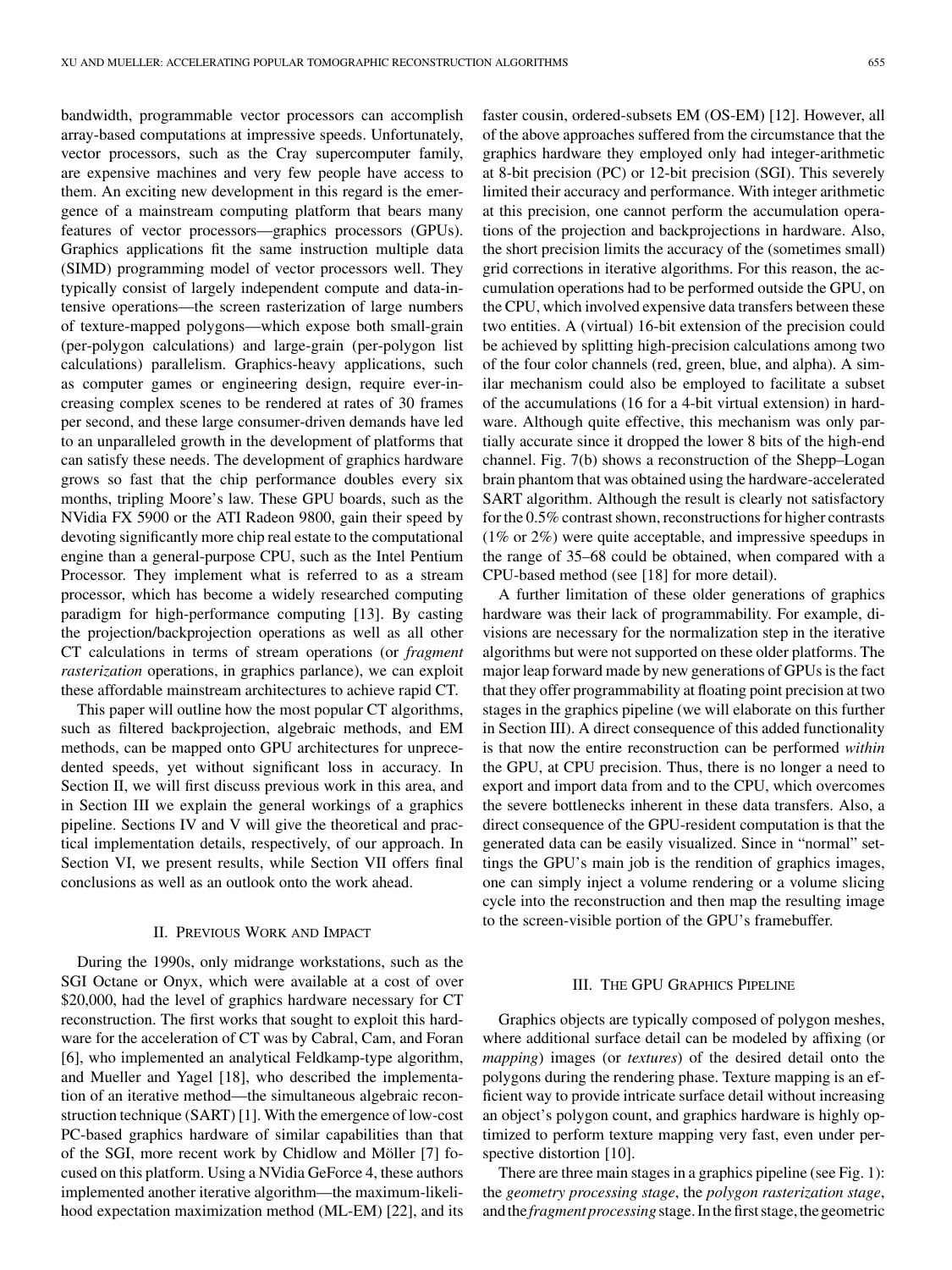

Fig. 1. Graphics hardware rendering pipeline.

information, i.e., the vertex coordinates, are transformed to determine the screen space coordinates of the projected vertices. Then, in the second stage, these projected vertices are connected to form the (projected) polygon, whose content is filled (or rasterized), combining colors interpolated from the polygon's vertex attributes and from the mapped texture. The pixels so generated are called screen *fragments*, which can be further processed for lighting and shading effects in the third stage. In the most recent hardware, the geometry and fragment processing stages are programmable, offering a means to load small programs, called *vertex shaders* and *fragment shaders*, respectively, into the ALUs of these units at run-time. We will make use of the fact that the fragment programs can be utilized to compute any mathematical equation involving one or more input vectors. For example, one may want to compute the sum  $C = A + B$  of two 2D  $N \times N$ input arrays A and B. One can accomplish this by storing A and B into two textures, mapping both textures onto the same (square) polygon of size  $N \times N$ , and rasterizing this polygon to the framebuffer (the screen) under no magnification and in orthographic viewing. The framebuffer will then contain the array  $C$ . On the NVidia FX 5900, fragment programs can accept up to 16 different input vectors or *streams*, can be up to 1024 instructions long, and can implement most standard functions found in programming languages, such as square roots, trigonometric functions, etc. Standard application programmer interfaces (APIs) resembling high-level programming languages exist (e.g.,  $CG$  from NVidia, Santa Clara, CA [\[17](#page-9-0)] and *Brook* from Stanford University, Stanford, CA, [\[4](#page-9-0)]). Apart from the large memory bandwidth that is available to access and store the data, high performance also results from the fact that both vertex and fragment processors are pipelined and that there are multiple fragment processors (eight on the NVidia FX) and multiple vertex processors (three on the NVidia FX) that all operate on different fragments and vertices, respectively, in parallel. The four available color channels (red/green/blue/alphaorRGBA)presentfurtheropportunitiesfor parallel program execution, under the constraint that the exact same computations, e.g., projections, are performed in each.

## IV. THEORETICAL CONSIDERATIONS

In our paper, we shall use the volume representation of Lewitt [\[14](#page-9-0)] and others, who model a volume as a collection of point samples, positioned at the grid points. In this model, values at

radionuclides  $(E)$ detector detector photons attenuating object  $(\mu)$ attenuating object  $(\mu)$  $(a)$  $(b)$ 

x-ray source  $(O_0)$ 

Fig. 2. (a) Transmission imaging: an external X-ray source emits X-rays. (b) Emission imaging: internal radionuclides emit photons at sites of biochemical (metabolic) activity. Both are attenuated by the object's densities.

off-grid positions are estimated from the grid samples via interpolation with some kernel function. While [[14\]](#page-9-0) has proposed the use of pre-integrated Bessel functions (so-called *blobs*) for this purpose, we will employ linear functions, which have also found widespread use in backprojectors and, as we shall see later, lend themselves well for implementation in graphics hardware.

Before describing how GPUs can be exploited to perform all calculations occurring in a variety of popular CT algorithms, it is helpful to establish a common notation for these. For this purpose, let us assume a volumetric object composed of a material with attenuation function  $\mu(x, y, z)$  and separately irradiated by two imaging modalities: transmission and emission X-ray. In transmission X-ray [see Fig.  $2(a)$ ], the source is located outside the object and a ray emanating with initial (source) intensity  $Q_0$ , traversing the object, and collecting in bin  $(u, v)$  of a 2D detector oriented at angle  $\varphi$  will be recorded with intensity

$$
C^Q_\varphi(u,v) = Q_0 \cdot e^{-\int_0^L \mu(t)dt}.\tag{1}
$$

Here, t is a parametric variable defined along the ray, and  $L$  is the distance between the source and the detector bin.

On the other hand, in emission X-ray [see Fig. 2(b)], the sources are the metabolic activities  $E(x, y, z)$  located inside the object, each attenuated by the material between it and the detector. Integrating over all metabolic sources along the ray (shown as a dashed line) orthogonal to detector bin  $(u, v)$  gives the energy

$$
C_{\varphi}^{E}(u,v) = \int_{0}^{L} E(s) \cdot e^{-\int_{0}^{s} \mu(t)dt} ds
$$
 (2)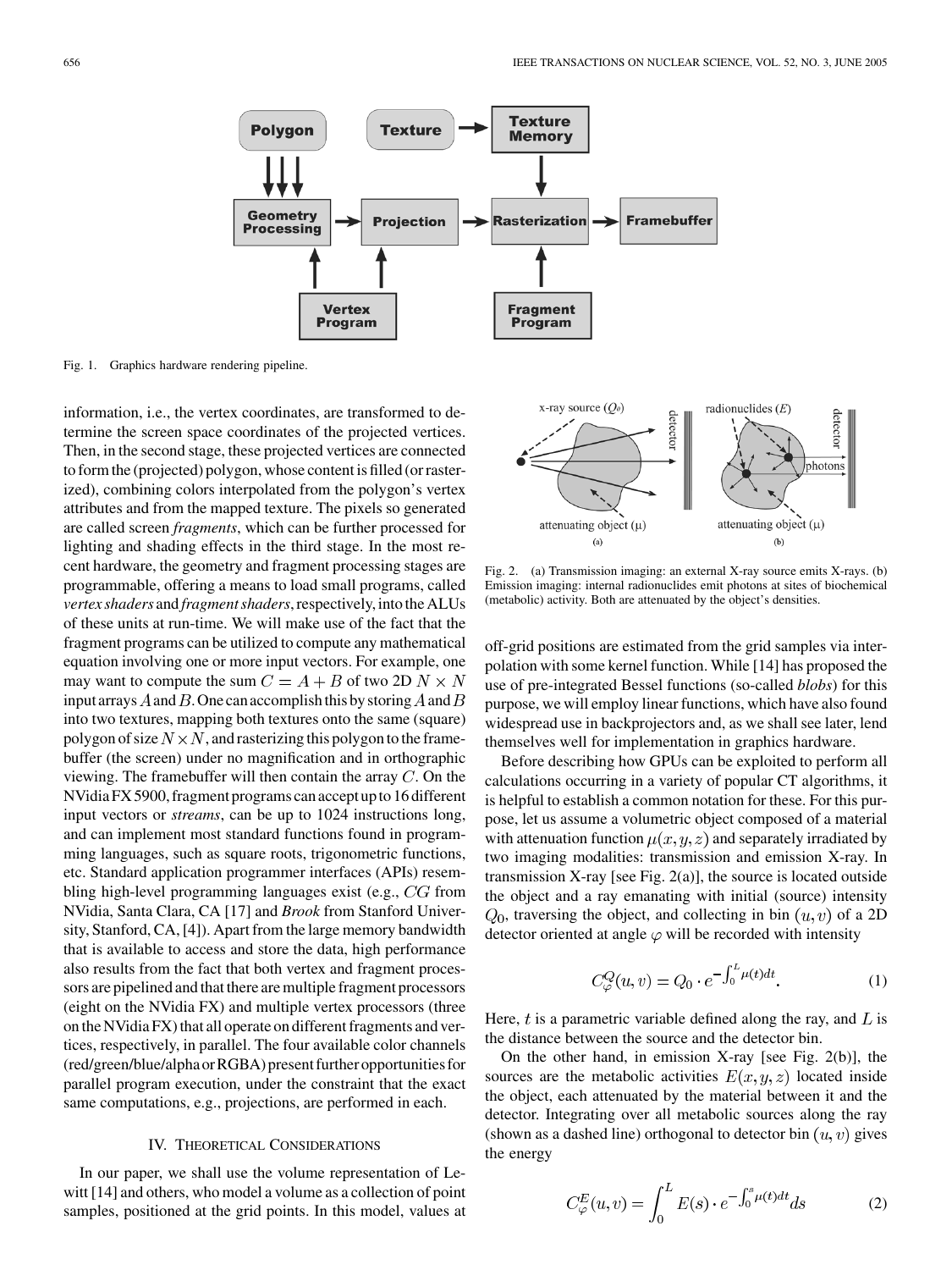where  $s$  is a parametric variable defined along the ray, and  $L$ and  $t$  are defined as in (1).

To illustrate the amenability of CT for vector processing, let us choose an appropriate notation. For this, we denote and  $C_i^E = C_{\varphi}^E(u, v)$  for  $0 \leq i \lt M_{\varphi}$ , where is the total number of pixels (rays) in the projection acquired at detector angle  $\varphi$ .

By further setting  $q_i = -\log\left(\frac{C_i}{Q_0}\right)$ , the transmission X-ray (1) can be written as

$$
q_i = \int_0^L \mu(t)dt.
$$
 (3)

Since we would like to reconstruct the values at the volume grid positions, it makes sense to rewrite (3) in the following alternative, voxel-centric form:

$$
q_i = \sum_{j=0}^{N^3 - 1} \mu_j w_{ij}.
$$
 (4)

Here, a  $w_{ij}$  is the weight with which the object voxel j (of value  $\mu_i$ ) contributes to detector pixel i (with final value  $q_i$ ). These weights are determined by the interpolation filter [\[14](#page-9-0)] and the integration rule.

On the other hand, the emission  $X$ -ray  $(2)$  indicates that the emissive quantity  $E(s)$  is attenuated by the material's  $\mu$  between site  $s$  and the detector. Returning to the voxel-centric representation of (4), now using the  $E_j$  as the values stored at the grid points, the projected emissive contribution  $e_i(s) = C_i^E(s)$ originating at any  $s$  is

$$
e_i(s) = \sum_{j=0}^{N^3 - 1} E_j w_{ij}(s).
$$
 (5)

Note that here the  $w_{ij}(s)$  are not only given by the voxel weights, as in the transmission case, but now also incorporate the attenuation integral up to  $s$ . The equation for the total projected emissive energy is then given as

$$
e_i = \int_{s=0}^{L} \left( \sum_{j=0}^{N^3 - 1} E_j w_{ij}(s) \right) ds.
$$
 (6)

Reordering the integral yields

$$
e_i = \sum_{j=0}^{N^3 - 1} E_j \int_{s=0}^{L} w_{ij}(s) ds = \sum_{j=0}^{N^3 - 1} E_j w_{ij}(a). \tag{7}
$$

Here, the  $w_{ij}(a)$  combine the voxel weights of (4) and the attenuation factors. The subscript  $(a)$  is used to denote that the  $w_{ij}$  contain a factor for attenuation correction. We observe that this equation is very similar to (4). Therefore we conclude that we can project the emission volume  $E$  with methods similar to those that reconstruct the attenuation volume  $\mu$ , given knowledge about the more complicated  $w_{ij}(a)$  (in case we do not care about the ray attenuation, we simply use the basic  $w_{ij}$  of (4) for the projection of the emission volume). Thus, by generalizing



Fig. 3. Projection geometry for Feldkamp's algorithm.

 $(E_j, \mu_j)$  to  $v_j$  and  $(e_i, q_i)$  to  $p_i$ , we can formulate a generalized projector and, by exchanging the roles of  $v_i$  and  $p_i$ , we obtain a generalized backprojector

$$
p_i = \sum_{j=0}^{N^3 - 1} v_j w_{ij} \quad v_j = \sum_{t=0}^{M_{\varphi} - 1} p_i w_{ij}.
$$
 (8)

In the following, we will denote the projection operator in the first part of (8) by  $P_{\varphi}(V)$  and the backprojection operator in the second part of (8) as  $B_{\varphi}(I)$ . Here, V is the volume data vector (subject to reconstruction),  $I$  is an image data vector, and the projectors/backprojectors are matrices operating on them. However, in our framework the matrix elements, i.e., the  $w_{ij}$ , will not be stored explicitly but computed on the fly, using the interpolators in the rasterization hardware. We will now express the various reconstruction methods by ways of these operators.

In the Feldkamp algorithm [\[8](#page-9-0)], the  $w_{ij}$  are multiplied by a depth correction factor during backprojection (see Fig. 3):

$$
w_{ij}(d) = w_{ij} \frac{a^2}{\left(a + \sqrt{Y(v_j) + Z(v_j)} \cos(\varphi - \varphi_r)\right)^2}.
$$
 (9)

Here, Y and Z return a voxel's y and z coordinate and  $\varphi_r$  is the principal orientation angle of the rth projection, with  $0 \le r < S$ and  $S$  being the total number of scanner-acquired projection images. Finally,  $w_{ij}(d)$  is the depth-weighted  $w_{ij}$  in (9). Using our shorthand notation, the backprojection process is written as

$$
V = \sum_{\varphi \in S} B_{\varphi(d)}(I_{\varphi}) \tag{10}
$$

where  $I_{\varphi}$  is the image obtained from the scanner at angle  $\varphi$ .

The iterative method SART [[1\]](#page-9-0) updates the grid on a projection basis. This turns out to be more convenient than the related (ray-based) ART [\[11](#page-9-0)] when used in conjunction with texture mapping hardware. Using our notation, SART's grid update equation is

$$
V = V + \frac{B_{\varphi}\left(\lambda \frac{I_{\varphi} - P_{\varphi}(V)}{P_{\varphi}(W)}\right)}{B_{\varphi}(W)}
$$
(11)

where  $\lambda$  is a relaxation factor.  $P(W)$  and  $B(W)$  denote the projection/backprojection of the weights for normalization, which can be performed using a unity  $I$  and  $V$ , respectively.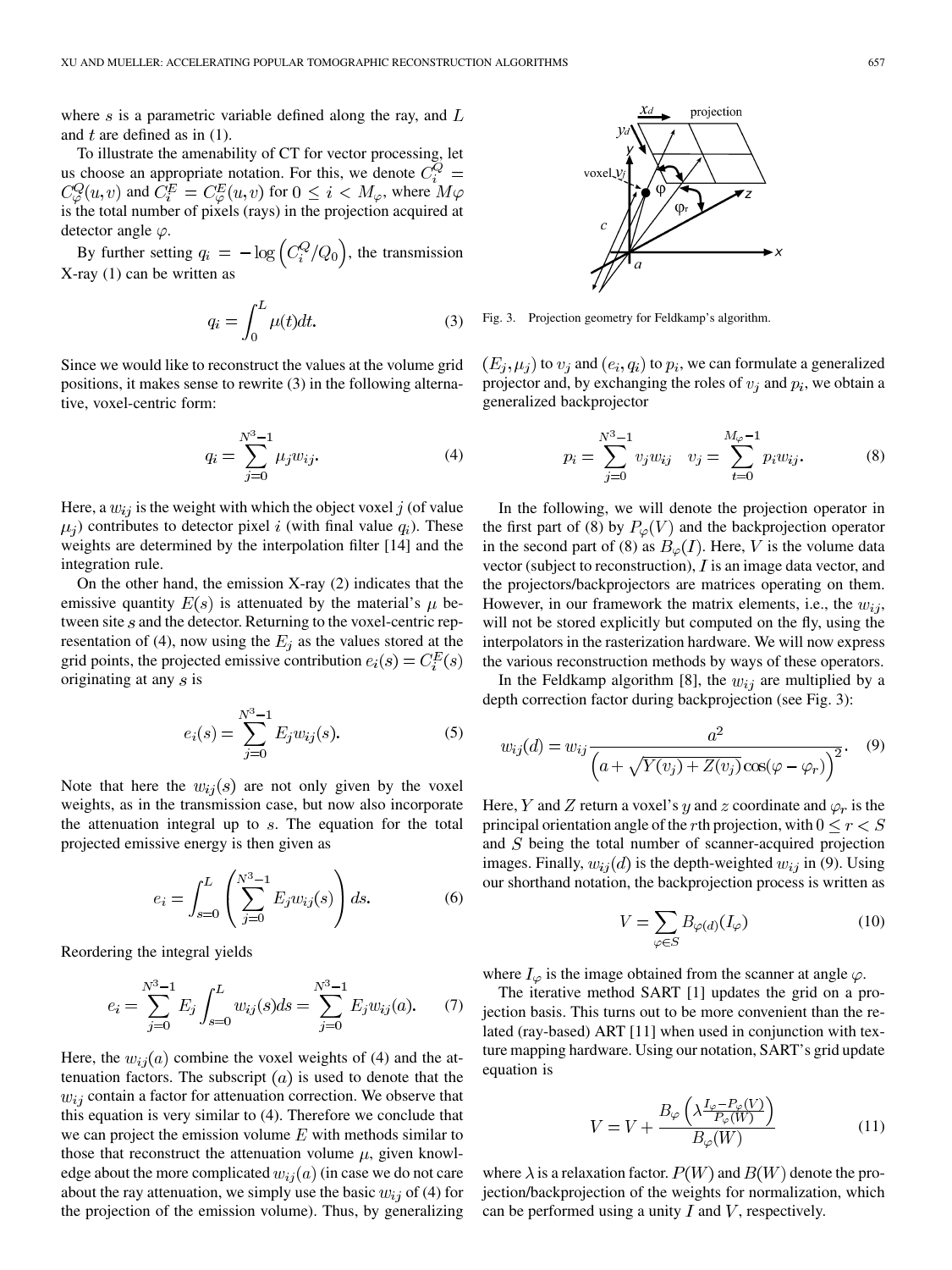Finally, the OS-EM [[12\]](#page-9-0) algorithm is written as

$$
V = \frac{V}{\sum_{\varphi \in OS} B_{\varphi(a)}(W)} \sum_{\varphi \in OS} B_{\varphi(a)} \left( \frac{I\varphi}{P_{\varphi(a)}(V)} \right) \tag{12}
$$

where  $OS$  is one of the ordered subsets of  $S$ .

We observe that, computationwise, the only real difference among these reconstruction methods is how the results of the projection/backprojection operators are combined. However, these combination operations are straightforward vector calculations. We will now discuss how  $(10)$ – $(12)$  can be efficiently realized in GPU hardware.

## V. IMPLEMENTATION

In graphics hardware, just as images, volumes can also be represented as textures. There are two choices: a stack of 2D textures or a single 3D texture. While both allow projection, there is currently no facility that would allow a backprojection into a 3D texture. We therefore store a volume as two stacks of 2D textures (see Fig. 4), one each for projections along the  $x$ and the y main viewing axes. We do not need a  $z$ -major texture stack, since we only acquire data in a circular orbit about the  $z$ -axis.

## *A. Projection*

Perspective (cone-beam) projection is a straightforward operation with 2D textures (we shall consider parallel-beam a subset of perspective). We can approximate (3) and (4) using 2D textures as follows [see Fig.  $5(a)$ ]:

$$
\hat{q}_i = \sum_{k=0}^{L/\Delta t} \mu(k\Delta t) \Delta t \rightarrow \hat{q}_i = \sum_{k=0}^{N-1} \sum_{l=0}^{N^2-1} \mu_{lk} w_{ilk} \Delta t_i.
$$
 (13)

The left part is a discretized form of (3), which is further approximated into the form of the right part by adapting (4), grouping the  $N^2$  voxels within each of the N volume slice textures. The true voxel index j can be derived from the index lk used in (13), where  $k$  indexes the slice and  $l$  the voxels in the slice. There are two approximations here. First, the integration is now a discrete trapezoidal one, with the stepsize  $\Delta t$  varying across the slice (denoted as  $\Delta t_i$  in (13)). Since  $\Delta t$  is never greater than  $\sqrt{3}$ , this is a reasonable approximation. Second, the  $w_{ilk}$  are computed via bilinear interpolation—a square neighborhood of four slice voxels will contribute to each  $\hat{q}_{ik}$  [see Fig. 5(c)]. We can compensate for the varying  $\Delta t$  by precomputing a sampling interval texture for each orientation angle in the set and multiplying this texture with the texture of the projection result, on the GPU.

We now look into the projection of the emission volume. If attenuation is not modeled, then the mechanism of (13) will readily apply, simply substituting  $(\mu, q)$  by  $(E, e)$ . However, attenuation modeling can improve reconstruction results considerably (see, e.g., [[9\]](#page-9-0)), and our hardware-based approach can



Fig. 4. Volume representation as a stack of 2D textures.



Fig. 5. (a) 3D forward projection with 2D texture slices (for simplicity of illustration, only the 2D case is shown). (b) Backprojection of a correction image texture onto a volume slice. (c) Texture four-neighborhood (grid points) bilinearly interpolated by a sample.

realize this efficiently. We first discretize (2), in a fashion similar to the first part of (13) (here, we use our notational identity  $C_{\alpha}^{E}(u,v) = C_{i}^{E} = e_{i}$ :

$$
C_i^E = \int_{s=0}^L E(S) \prod_{n=0}^{s-1} e^{-\int_{t=n}^{n+1} \mu(t)dt} ds
$$
  
\n
$$
\approx \int_{s=0}^L E(s) \prod_{n=0}^{s-1} \left(1 - \int_{t=n}^{n+1} \mu(t)dt\right) ds
$$
  
\n
$$
\approx \sum_{n=0}^{L/\Delta s} E(k\Delta s) \prod_{n=0}^{k-1} \left(1 - \mu(n\Delta t)\right) \Delta t \Delta s. \quad (14)
$$

Here, we map the  $\mu$  volume to a range  $[0.0, \ldots, 1.0]$ . The error of the Taylor series approximation of the exponential is within reasonable bounds since the interval  $\Delta t$  is never greater than  $\sqrt{3}$ . The final expression in (14) allows us to convert (7) into the texture slice-based representation, similar to the second part of (13)

$$
\hat{e}_i = \sum_{k=0}^{N-1} \sum_{l=0}^{N^2-1} E_{lk} w_{ilk(a)} \Delta s_i \tag{15}
$$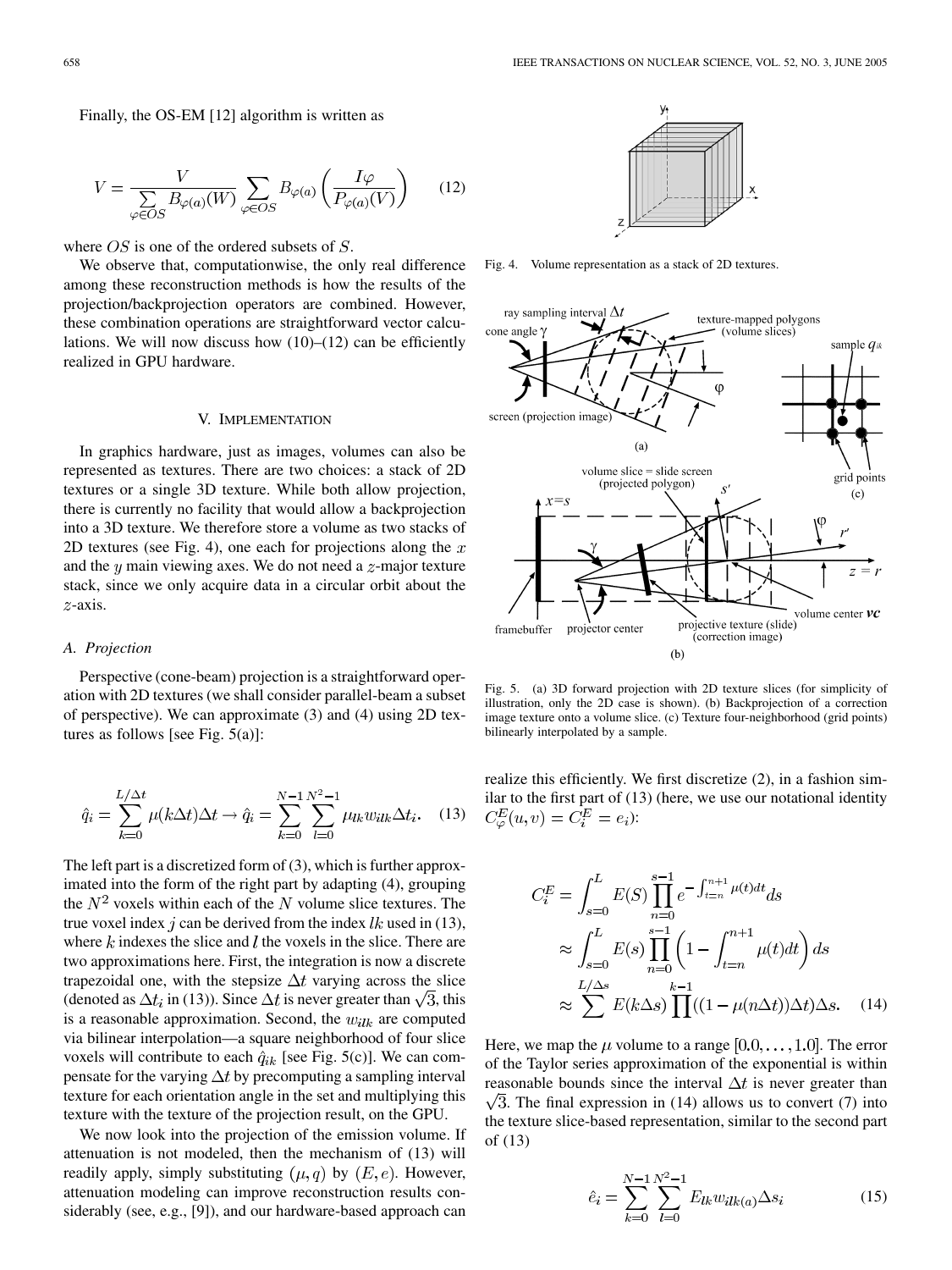where  $w_{ilk(a)}$  is the product of the interpolation weight  $w_{ilk}$ for the emissions in slice  $k$ , and the product of the slicewise interpolated attenuations up to slice  $(k - 1)$ 

$$
w_{ilk(a)} = w_{ilk} \prod_{n=0}^{n} (1 - \mu(n\Delta t)) \Delta t
$$
  
=  $w_{ilk} \prod_{n=0}^{k-1} \left( 1 - \sum_{m=0}^{N^2 - 1} (\mu_{nm} w_{imn}) \right) \Delta t_i$ . (16)

Here, the  $w_{imn}$  are also determined by the interpolation filter, and  $n$  indexes the slices and  $m$  the voxels in the slices.

We compute the attenuation part of the  $\hat{w}_{i l k(a)}$  in (15) recursively, via implementation of a variant of the familiar volume rendering front-to-back compositing equation [\[15](#page-9-0)]

$$
e = e_s \cdot (1 - \mu) + e \quad e = e_s \cdot T + e
$$

$$
(1 - \mu) = (1 - \mu)(1 - \mu_s) \quad T = T \cdot T_s. \tag{17}
$$

Here, the two columns hold equivalent expressions, with  $T$  denoting transparency. The  $e_s$  and  $\mu_s$  are the newly interpolated values, while  $e$  and  $\mu$  are the recursive variables. Note, that in contrast to volume rendering,  $e$  can grow past 1.0. In the end,  $e$  holds the emission volume projection, properly attenuated by  $\mu$ . Equation (17) states that we must maintain a texture buffer for transparency  $T$  and one for emission  $e$ , and that we must multiply  $T$  with the newly interpolated emission. Two texture volumes are required: one for the emission volume that is being reconstructed and one for the attenuation volume, possibly obtained via a prior transmission CT.

# *B. Backprojection*

The grid updates in  $(10)$ – $(12)$  all have a similar backprojection term, which can be written as

$$
dv_j = \sum_{i \in I_{\varphi}} d_i w_{ij} \tag{18}
$$

where  $dv_j$  is the update to a voxel j, derived from grid update factors  $d_i$ . The  $w_{ij}$  are determined similarly as outlined for the projection case. For emission tomography, matched projector/backprojector pairs [\[23\]](#page-9-0) that use full attenuation modeling (and other effects) only for the projection phase, but not for the backprojection phase, have been proposed and can be implemented by using  $w_{ij}$  in place of  $w_{ij}(a)$ . However, it is desirable to use the same  $w_{ij}$  in both projection and backprojection.

The 2D slice texture approach allows us to achieve the desired equivalent mapping by using *projective textures* [\[21](#page-9-0)] for the backprojection, which is illustrated in Fig. 5(b). Essentially, projective textures work similar to a slide projector. The backprojected image forms the "slide," which is perspectively projected onto the "screen" formed by a polygon that is placed at the location of the volume slice to be updated. The "slide projection" is then "viewed" in parallel projection mode on the screen. The perspective transform is given by the viewing geometry at which the projection was originally obtained from the scanner. Using this mapping, the weight with which a voxel  $j$  contributes to a projection image pixel  $i$  is identical to the weight that a correction  $d_i$  coinciding with i has on j. Projective textures can



Fig. 6. Texture stack updates when the major projection direction switches from one stack to the other.

be implemented by filling the hardware texture mapping matrix with the appropriate values in a vertex program (see [[18\]](#page-9-0) for further detail) and performing the actual projective mapping in a fragment program.

We implemented the depth-weighting in Feldkamp's algorithm (9) using 2D lookup textures (called *dependent textures*), one for each principal projection orientation angle  $\varphi_r$ . This dependent texture is indexed by the voxel  $y$ - and  $z$ -coordinates (the  $x$ -coordinate is not relevant) at run-time, and the looked-up value is multiplied by the  $w_{ij}$ .

The attenuation weighting can be implemented in two ways: 1) as an interleaved projection/backprojection procedure, or 2) as a projection followed by a backprojection. The former can be formulated as follows, with  $D$  being initialized as the grid update image (computed from scanner image and projection), DV being the volume that accumulates the updates, and  $\mu$  being the attenuation volume:

for each volume slice  $k = 0, ..., N - 1$ , going in front-to-back order backproject  $D$  onto  $DV_k$ project  $\mu_k$  onto  $D$  executing blending  $D = D \cdot (1 - \mu_k)$ 

For the alternative second method, we precompute a new set of textures  $D_k$  by first rendering all projections of the  $\mu_k$ slices (with the blending), saving them in texture memory, and then performing all backprojections using these  $D_k$ . This saves the somewhat expensive projection/backprojection context switches, but it consumes more storage in a texture memory. The algorithm is written as

initialize 
$$
D_0
$$
 to  $D$ 

\nfor each volume slice  $k = 1, \ldots, N - 1$ ,  
\ngoing in front-to-back order  
\nproject  $\mu_k$  onto  $D_{k-1}$  executing  
\nblending  $D_k = D_{k-1} \cdot (1 - \mu_k)$ 

\nfor each volume slice  $k = 0, \ldots N - 1$ , going  
\nin front-to-back order  
\nbackproject  $D_k$  onto  $DV_k$ 

It needs to be mentioned that both SART and EM also require a volume that stores the  $w_{ij}$  for each updated voxel, to be used later for normalization. In practice, we have found that SART does not require normalization, due to the bilinear filter weights, while for EM we can just normalize by the number of projections in the subset (similar to [[7\]](#page-9-0)). However, if attenuation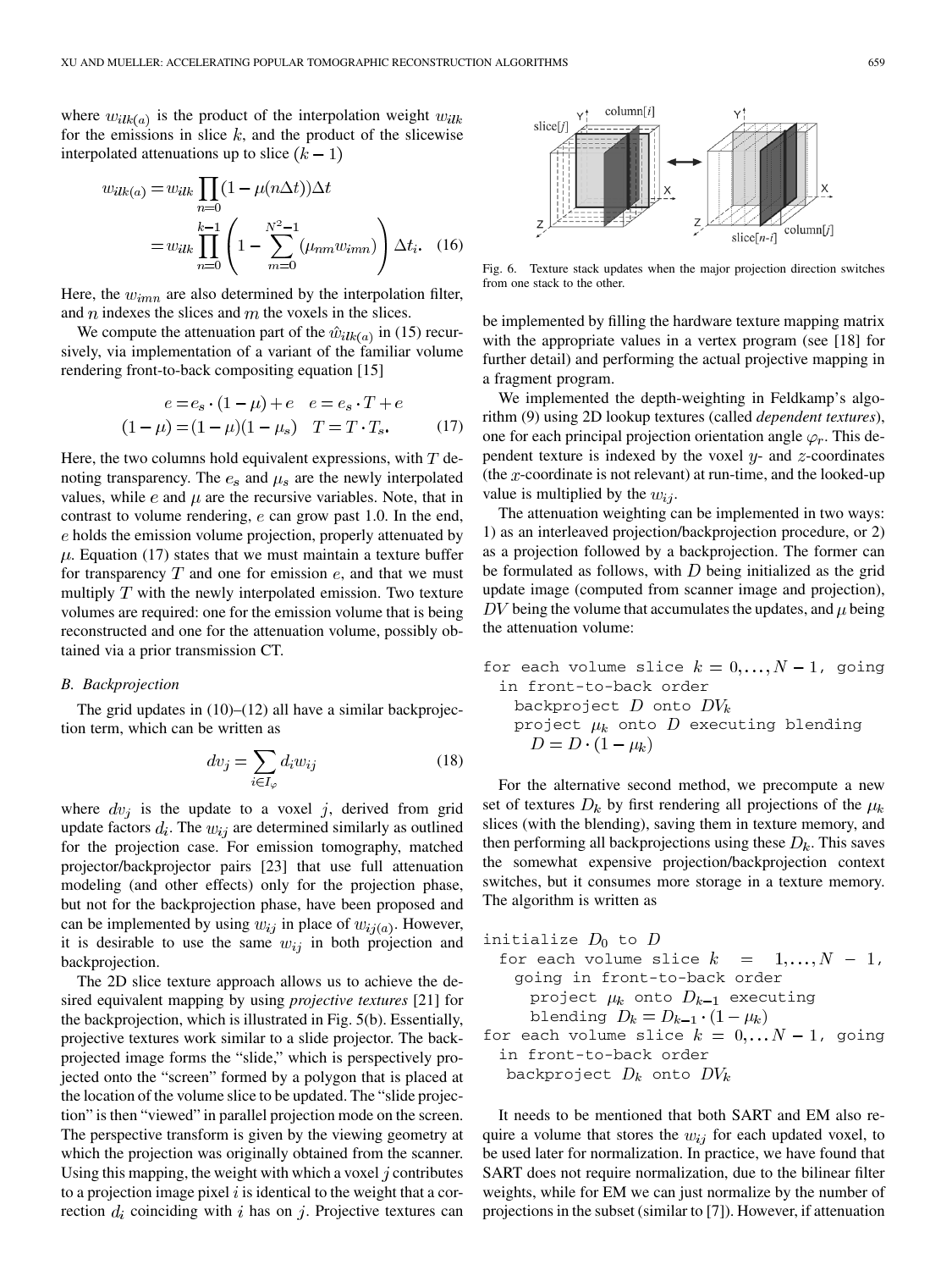TABLE I TIMINGS FOR THE RECONSTRUCTED VOLUMES SHOWN IN FIG. 7. THE ITERATIVE ALGORITHMS USED THREE ITERATIONS OF PROJECTION/BACKPROJECTIONS. (THE MISSING VALUES WERE NOT COLLECTED WHEN THE EXPERIMENTS WERE CONDUCTED)

| Platform        | Algorithm   | Projections | Precision         | Projection       | <b>Backprojection</b> | <b>Iteration</b>  | Total             |
|-----------------|-------------|-------------|-------------------|------------------|-----------------------|-------------------|-------------------|
| SGI - hardware  | <b>SART</b> | 80          | 12-bit (extended) |                  |                       | $1.1 \text{ min}$ | 3.1 min           |
| <b>PC - CPU</b> | <b>SART</b> | 80          | floating point    | 75s              | 75s                   | $2.5 \text{ min}$ | $7.5 \text{ min}$ |
| PC - GPU        | <b>SART</b> | 80          | floating point    | $0.4$ s          | 9 s                   | 12 s              | 36s               |
| PC - GPU        | OS-EM       | 80          | floating point    | 0.9 <sub>s</sub> | 17 <sub>s</sub>       | 21 s              | 63 s              |
| PC - GPU        | Feldkamp    | 80          | floating point    | n/a              | 5 s                   | n/a               | 5s                |
| PC - GPU        | Feldkamp    | 160         | floating point    | n/a              | 9 s                   | n/a               | 9 <sub>s</sub>    |

correction is applied, a weight volume  $W$  must be accumulated, which we accomplish by backprojecting a two-channel texture  $(D,\mu)$  into a two-channel texture stack  $(DV,W)$ .

# *C. Correction Texture Computation and Voxel Updates*

In the iterative schemes, both the computation of the correction texture  $D$  and the new state of the voxel textures  $V$  (i.e., E or  $\mu$ ) are pixelwise operations, implemented as simple texture blends. Denoting an original, acquired projection as  $OP$ , the calculated projection as  $P$ , and a projection of the weights as  $W$ , the (vector or stream) calculation of  $D$  can be written as:

- $D = DIV(SUB(OP, P), W)$  for SART;
- $D = DIV(OP, P)$  for EM.

The voxel update after backprojection of all projections in the set has occurred can be written as

- $V = V + DV$  for SART;
- $V = (V \cdot DV)/W$  for EM, where W is the accumulated weight volume, if attenuation correction is used.

In the iterative algorithms, our use of two stacks of 2D textures will lead to inconsistencies if one stack of textures is updated by ways of backprojection but the other is not. Therefore we must update a texture stack whenever its projection proceeds an update of the other texture stack. This is frequently the case since two subsequent projections should be close to orthogonal to maximize the rate of convergence. We can accomplish a stack update by adding an up-to-date column in the source stack texture to the corresponding out-of-date column in the destination stack texture (see Fig. 6).

## *D. Parallel Execution Via the RGBA Color Channels*

All three CT algorithms can exploit the inherent parallelism offered by the four color channels. In Feldkamp's filtered backprojection (FBP), we may pack the data of four orthogonal projections into the RGBA channels, since they share the same projection matrices. This gives rise to a four-way (RGBA) texture stack, one each for the four 90° intervals processed in the four channels. Then, after all backprojections are completed, the volume is assembled by adding the data in the four channels, using a technique similar to the stack update described before. This speedup strategy requires that the projections were acquired at orthogonal angle increments.

In SART, we cannot project/backproject orthogonal projections in parallel due to the projectionwise volume update. Here, we *fold* the upper and lower halves of the volume and the projections into the RG channels, while the BA channels are used to accumulate the weights in the projection phase. The two halves share the same projection matrices, just reflected about the midline. Projections, backprojections, and texture stack updates all use this decomposition and the complete volume is only assembled at the end, by merging the RG channels. The Feldkamp algorithm can also use this folded partition, which reduces the number of required texture stacks to two.

The unattenuated EM algorithm can employ a four-times parallelism,either using the folded decomposition in conjunction with two orthogonal projections or the unfolded four-way scheme. However, the latter incurs significant overhead, both for volume assembly and volume distribution from and to the four color channels each time a subset has been processed, which only amortizes when the subsets are large. We therefore chose to use the folded two-way approach. Note that this EM parallelism poses certain constraints on the composition of the subset. The parallelism in the attenuated EM algorithm is only twofold since two channels are needed for each projection/backprojection to hold  $(\mu, e)$  and  $(DV, W)$ , respectively.

Currently, GPU boards have 256 MB of texture memory. Let us assume a volume of size  $N^3$  and N projections of size  $N^2$ . For any algorithm, one texture stack of a (floating point precision) volume will take up  $4 \cdot N^3$  bytes, and the N 8-bit scanner images of size  $N^2$  will take up  $N^3$  bytes (or  $2 \cdot N^3$  for 16-bit projections). The Feldkamp algorithm requires an additional  $N^3$ bytes for the depth images, and its total memory requirement with a four-way stack is then  $(4 \cdot 4 + 1 + 1 = 18) \cdot N^3$ bytes. Hence, the sidelength N of a volume is  $N_{\text{Feldkamp4}} =$  $\sqrt[3]{256}$  MB/18 = 242. For the two-way, folded decomposition, the memory requirement is  $(2 \cdot 4 + 1 + 1 = 10) \cdot N^3$ , and  $N_{\text{Feldkamp2}} = 294$ . SART does not need depth images; thus, its memory requirements are slightly less than Feldkamp2, i.e.,  $9 \cdot N^3$  bytes and  $N_{\text{SART}} = 305$ .

Unattenuated EM in the folded configuration additionally requires two texture stacks for the temporary accumulated results, bringing the total to  $(2 \cdot 4 + 2 \cdot 4 + 1 = 17) \cdot N^3$  bytes, with  $N_{\text{EM\_UA}} = 246$ . Regular attenuated EM using the two-stage mechanism requires six volumes: 1) the two destination volumes—temporary accumulations and weights; 2) the two source volumes—attenuated corrections and weights; and 3) the two final volumes—reconstruction and attenuation. In a two-way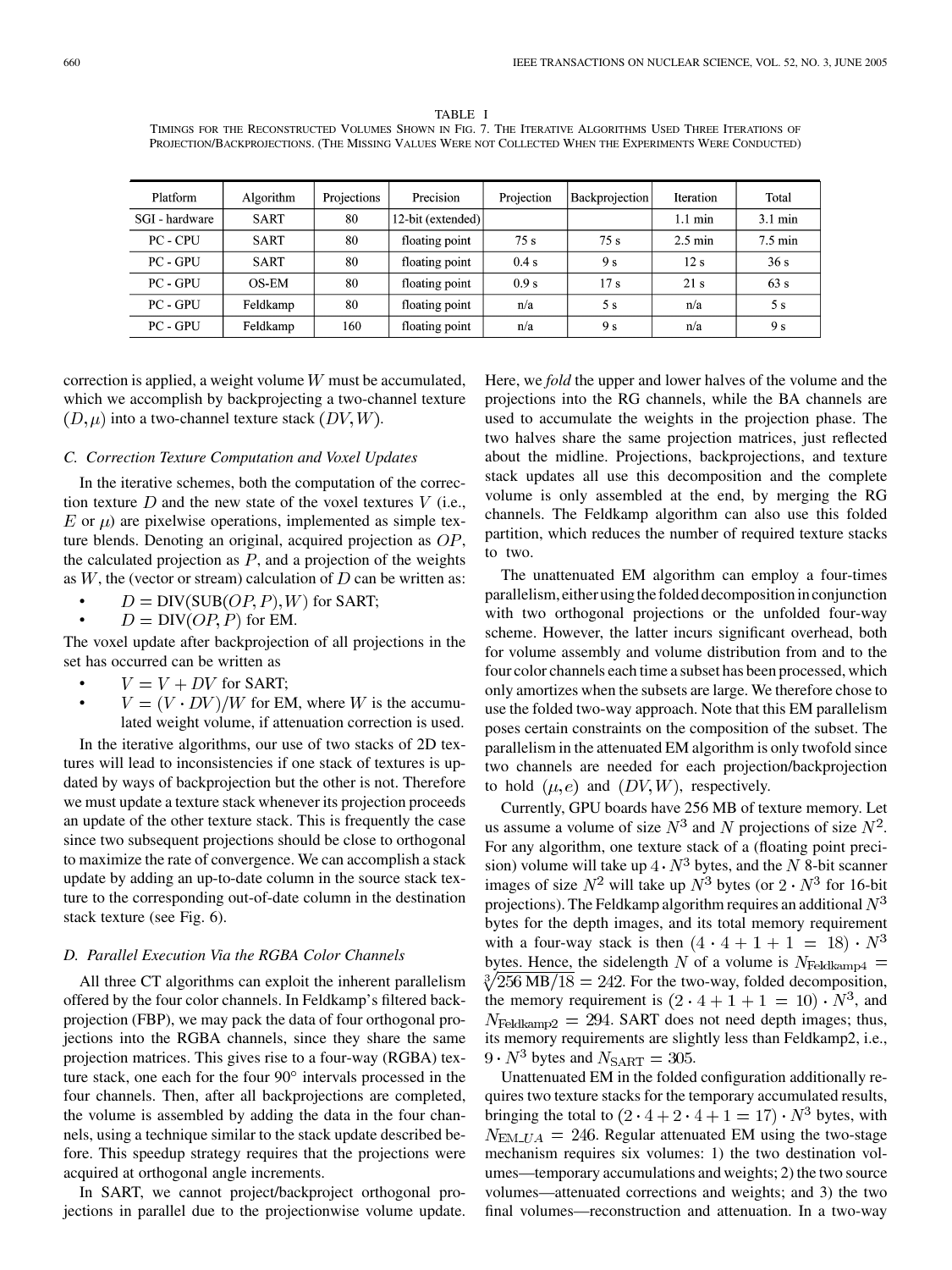

Fig. 7. Slice across the 3D (a)–(f) Shepp–Logan brain phantom and (g)–(j) ellipsoid phantom, reconstructed as a  $128<sup>3</sup>$  volume from a set of 80 analytically computed projections of size  $128^2$  each  $\left[160\right]$  projections for (f)]. The iterative algorithms used three iterations of projection/backprojections. (i) and (j) are from the ellipsoid phantom, with random Poisson noise added to the projections. The plots show the intensity profiles across the center of three small ellipsoids near the bottom of the phantom in  $(a)$ –(f) and near the top of the phantom  $(g)$ –(j), as indicated by the white line in (a) and (g).

configuration, this would require  $(12 \cdot 4 + 1 = 49) \cdot N^3$  bytes, enabling  $N_{\text{EM-}A}$  = 173, while in a folded configuration, it would require about half of that, i.e.,  $25 \cdot N^3$  bytes, enabling  $N_{\text{EM-}A} = 217$ . It should be noted, however, that the recently

announced GPU hardware will have 512 MB of texture memory, and thus volumes 1.25 times larger will be feasible, without the need to divide them into sections or blocks for separate reconstruction.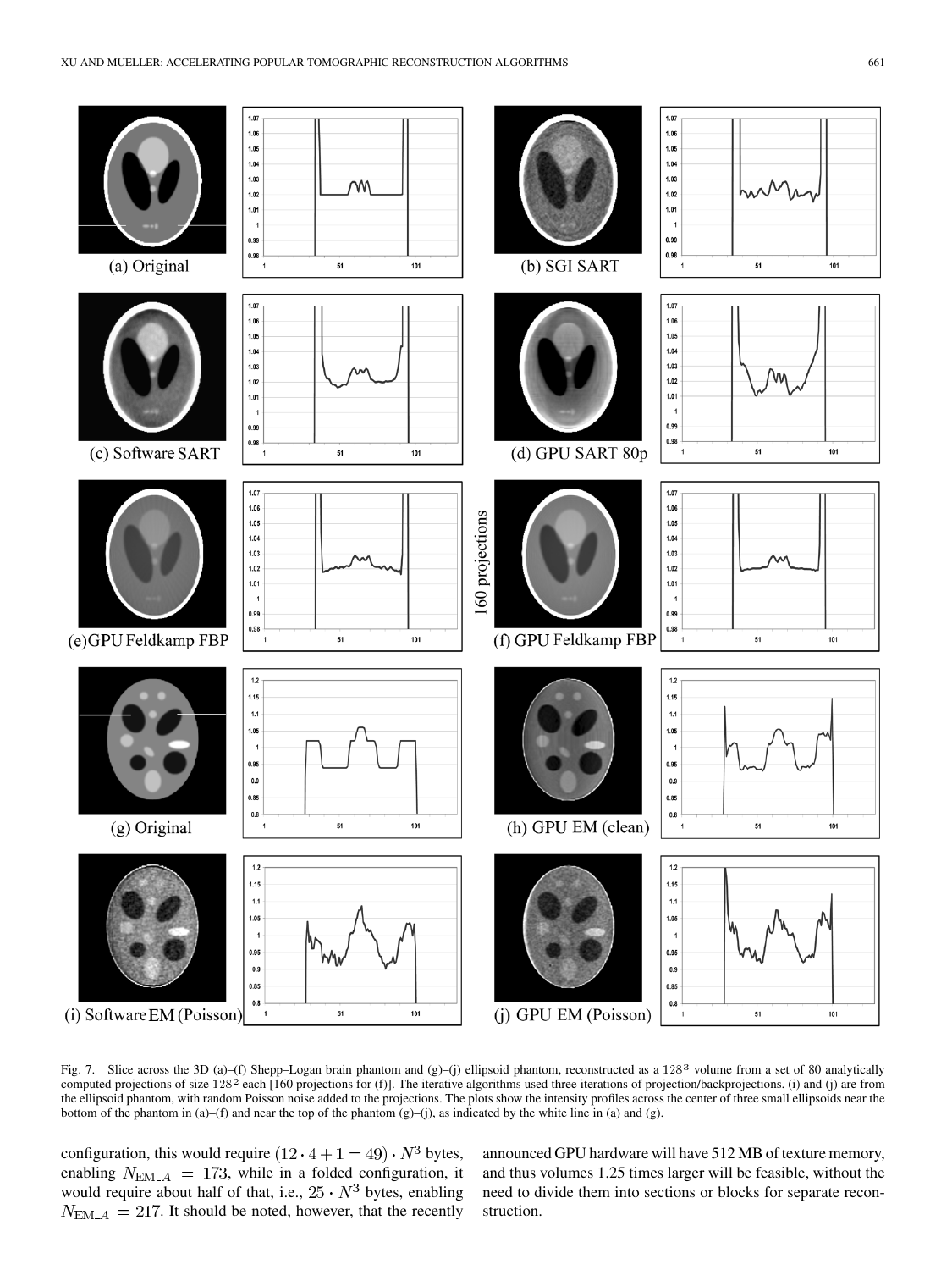

Fig. 8. CC and background CV for various reconstructions.

#### VI. RESULTS

Table I lists the timings obtained in our experiments. All CPU and GPU results were produced on a 2.66 GHz Pentium PC with 512 MB of memory, hosting a Nvidia FX 5900 GPU. We employ a 3D version of the Shepp–Logan brain phantom (of size  $128<sup>3</sup>$ ) [[19\]](#page-9-0) at the original 0.5% contrast level to demonstrate reconstruction quality. Fig. 7 shows slices across the reconstructed phantoms, while line plots provide further insight into reconstruction fidelity and noise. These plots are obtained from the intensity profile along the line indicated in Fig.  $7(a)$  [and Fig.  $7(g)$ ] for EM]. Finally, Fig. 8 presents a formal error analysis, where we compute the correlation coefficient (CC) of the phantom with the reconstruction, both within the entire skull and within an ellipsoid just enclosing the three small "tumors" at the bottom. We also compute the coefficient of variation (CV) over four ellipsoidal regions with uniform content. Here, the CV for region is  $CV_i = \delta_i / \mu_i$ , where  $\mu_i$  is the average and  $\sigma_i$  is the standard deviation of the region's voxel values [\[19](#page-9-0)], [\[20](#page-9-0)].

It is interesting to observe that a current, fairly optimized CPU implementation, using first-order (linear) interpolation filters, runs already at about half the speed of the (older) SGI texture mapping hardware implementation. We also note that the new inexpensive floating point GPUs can reconstruct a volume with SART at about 12 times the speed than this same-generation CPU, and about five times faster than the older SGI hardware. Meanwhile, the GPU reconstruction quality [Fig. 7(d)] is now nearly equivalent to that obtained with the software implementation [Fig. 7(c)], which was infeasible with the integer-based SGI hardware [Fig. 7(b)]. We suspect that the remaining artifacts for GPU SART may be due to the coarser sampling due to the fixed slice distance and the trapezoidal interpolation rule.

In Table I, the Feldkamp implementation uses the four-way mechanism without folding, while SART and EM use the folded scheme. We have observed, for Feldkamp and attenuated EM, that channel parallelism via folding provides about 90% of the

speedup obtained via the unfolded scheme, due to its smaller data granularity. We also notice that, in general, projections are much faster than backprojections on a GPU, while they cost about the same on the CPU. This is due to the considerably more expensive projective textures approach in the backprojections. The remaining cost per iteration is mostly consumed by the texture stack update operations, while the correction computations require very minimal time, due to their low data complexity.

Although not shown here, similar speedups are also obtained with the GPU implementations of the other algorithms studied, due to their similar projectors/backprojectors. The GPU implementation of Feldkamp FBP produces nearly perfect results. As indicated in Fig. 7(e) and (f), doubling the number of projections from 80 to 160 can eliminate the residual streak artifacts that are common for FBP when less than  $N$  projections are used.

In order to test the EM implementation, we designed a volume more suited for emission studies. We also added Poisson noise to the analytically computed projections. The phantom consists of ellipsoids with four times the original Shepp–Logan contrast [Fig. 7(g)]. Fig. 7(h) shows an EM reconstruction without noise, and Fig. 7(i) and (j) show a CPU and GPU reconstruction, respectively, from noisy data. The GPU-based EM implementation yields fairly good results from both clean and noisy data. We notice some faint ringing and some elevated level of noise in the both GPU-reconstructed datasets. We attribute this again to the coarser sampling rate and the trapezoidal integration rule. The EM projector and backprojector are more costly than those for SART since they incur the extra cost for attenuation correction. However, we have found that the (four-way parallel, folded) unattenuated EM runs more than twice as fast as SART, since the number of texture stack updates is lower.

The line plots of Fig. 7 and the error metrics of Fig. 8 indicate that the GPU reconstructions have generally greater noise and structural artifacts, but only at moderate levels, but distinguish the phantom features quite well. The remaining artifacts are greater for the iterative algorithms than for Feldkamp, which